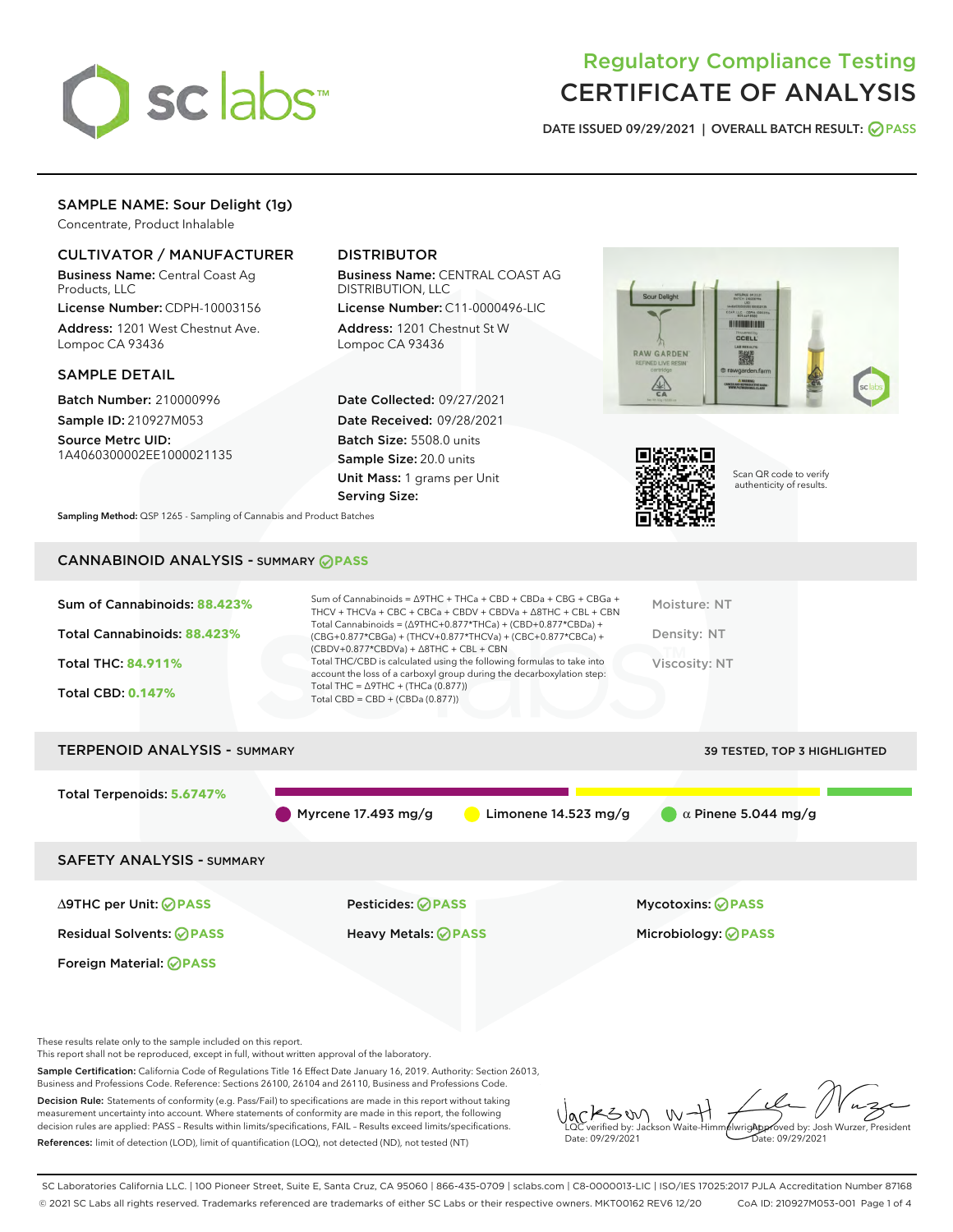



SOUR DELIGHT (1G) | DATE ISSUED 09/29/2021 | OVERALL BATCH RESULT: @ PASS

#### CANNABINOID TEST RESULTS - 09/28/2021 2 PASS

Tested by high-performance liquid chromatography with diode-array detection (HPLC-DAD). **Method:** QSP 1157 - Analysis of Cannabinoids by HPLC-DAD

#### TOTAL CANNABINOIDS: **88.423%**

Total Cannabinoids (Total THC) + (Total CBD) + (Total CBG) + (Total THCV) + (Total CBC) + (Total CBDV) + ∆8THC + CBL + CBN

TOTAL THC: **84.911%** Total THC (∆9THC+0.877\*THCa)

TOTAL CBD: **0.147%**

Total CBD (CBD+0.877\*CBDa)

TOTAL CBG: 2.905% Total CBG (CBG+0.877\*CBGa)

TOTAL THCV: 0.3% Total THCV (THCV+0.877\*THCVa)

TOTAL CBC: ND Total CBC (CBC+0.877\*CBCa)

TOTAL CBDV: ND Total CBDV (CBDV+0.877\*CBDVa)

| <b>COMPOUND</b>            | LOD/LOQ<br>(mg/g) | <b>MEASUREMENT</b><br><b>UNCERTAINTY</b><br>mg/g | <b>RESULT</b><br>(mg/g) | <b>RESULT</b><br>(%) |
|----------------------------|-------------------|--------------------------------------------------|-------------------------|----------------------|
| <b>A9THC</b>               | 0.06 / 0.26       | ±29.209                                          | 849.11                  | 84.911               |
| <b>CBG</b>                 | 0.06/0.19         | ± 1.145                                          | 29.05                   | 2.905                |
| <b>THCV</b>                | 0.1/0.2           | ±0.15                                            | 3.0                     | 0.30                 |
| <b>CBN</b>                 | 0.1/0.3           | ±0.10                                            | 1.6                     | 0.16                 |
| <b>CBD</b>                 | 0.07/0.29         | ±0.068                                           | 1.47                    | 0.147                |
| $\triangle$ 8THC           | 0.1/0.4           | N/A                                              | <b>ND</b>               | <b>ND</b>            |
| <b>THCa</b>                | 0.05/0.14         | N/A                                              | <b>ND</b>               | <b>ND</b>            |
| <b>THCVa</b>               | 0.07/0.20         | N/A                                              | <b>ND</b>               | <b>ND</b>            |
| <b>CBDa</b>                | 0.02/0.19         | N/A                                              | <b>ND</b>               | <b>ND</b>            |
| <b>CBDV</b>                | 0.04 / 0.15       | N/A                                              | <b>ND</b>               | <b>ND</b>            |
| <b>CBDVa</b>               | 0.03/0.53         | N/A                                              | <b>ND</b>               | <b>ND</b>            |
| <b>CBGa</b>                | 0.1/0.2           | N/A                                              | <b>ND</b>               | <b>ND</b>            |
| <b>CBL</b>                 | 0.06 / 0.24       | N/A                                              | <b>ND</b>               | <b>ND</b>            |
| <b>CBC</b>                 | 0.2 / 0.5         | N/A                                              | <b>ND</b>               | <b>ND</b>            |
| <b>CBCa</b>                | 0.07 / 0.28       | N/A                                              | <b>ND</b>               | <b>ND</b>            |
| <b>SUM OF CANNABINOIDS</b> |                   |                                                  | 884.23 mg/g             | 88.423%              |

#### **UNIT MASS: 1 grams per Unit**

| ∆9THC per Unit                        | 1120 per-package limit     | 849.11 mg/unit<br><b>PASS</b> |
|---------------------------------------|----------------------------|-------------------------------|
| <b>Total THC per Unit</b>             |                            | 849.11 mg/unit                |
| <b>CBD per Unit</b>                   |                            | $1.47$ mg/unit                |
| <b>Total CBD per Unit</b>             |                            | $1.47$ mg/unit                |
| Sum of Cannabinoids<br>per Unit       |                            | 884.23 mg/unit                |
| <b>Total Cannabinoids</b><br>per Unit |                            | 884.23 mg/unit                |
| <b>MOISTURE TEST RESULT</b>           | <b>DENSITY TEST RESULT</b> | <b>VISCOSITY TEST RESULT</b>  |

Not Tested

Not Tested

Not Tested

#### TERPENOID TEST RESULTS - 09/29/2021

Terpene analysis utilizing gas chromatography-flame ionization detection (GC-FID). **Method:** QSP 1192 - Analysis of Terpenoids by GC-FID

| <b>COMPOUND</b>         | LOD/LOQ<br>(mg/g) | <b>MEASUREMENT</b><br><b>UNCERTAINTY</b><br>mg/g | <b>RESULT</b><br>(mg/g)                         | <b>RESULT</b><br>(%) |
|-------------------------|-------------------|--------------------------------------------------|-------------------------------------------------|----------------------|
| <b>Myrcene</b>          | 0.008 / 0.025     | ±0.2257                                          | 17.493                                          | 1.7493               |
| Limonene                | 0.005 / 0.016     | ±0.2077                                          | 14.523                                          | 1.4523               |
| $\alpha$ Pinene         | 0.005 / 0.017     | ±0.0434                                          | 5.044                                           | 0.5044               |
| Ocimene                 | 0.011 / 0.038     | ±0.1521                                          | 4.738                                           | 0.4738               |
| $\beta$ Caryophyllene   | 0.004 / 0.012     | ±0.1528                                          | 4.292                                           | 0.4292               |
| $\beta$ Pinene          | 0.004 / 0.014     | ±0.0357                                          | 3.106                                           | 0.3106               |
| Linalool                | 0.009 / 0.032     | ±0.0968                                          | 2.548                                           | 0.2548               |
| Terpinolene             | 0.008 / 0.026     | ±0.0284                                          | 1.387                                           | 0.1387               |
| $\alpha$ Humulene       | 0.009/0.029       | ±0.0372                                          | 1.159                                           | 0.1159               |
| Fenchol                 | 0.010 / 0.034     | ±0.0289                                          | 0.747                                           | 0.0747               |
| Terpineol               | 0.016 / 0.055     | ±0.0272                                          | 0.443                                           | 0.0443               |
| Camphene                | 0.005 / 0.015     | ±0.0036                                          | 0.311                                           | 0.0311               |
| Valencene               | 0.009 / 0.030     | ±0.0138                                          | 0.201                                           | 0.0201               |
| <b>Borneol</b>          | 0.005 / 0.016     | ±0.0055                                          | 0.131                                           | 0.0131               |
| trans-β-Farnesene       | 0.008 / 0.025     | ±0.0043                                          | 0.121                                           | 0.0121               |
| $\alpha$ Bisabolol      | 0.008 / 0.026     | ±0.0038                                          | 0.072                                           | 0.0072               |
| $\alpha$ Phellandrene   | 0.006 / 0.020     | ±0.0010                                          | 0.071                                           | 0.0071               |
| Fenchone                | 0.009 / 0.028     | ±0.0019                                          | 0.067                                           | 0.0067               |
| $\alpha$ Terpinene      | 0.005 / 0.017     | ±0.0009                                          | 0.058                                           | 0.0058               |
| $\gamma$ Terpinene      | 0.006 / 0.018     | ±0.0008                                          | 0.049                                           | 0.0049               |
| 3 Carene                | 0.005 / 0.018     | ±0.0007                                          | 0.046                                           | 0.0046               |
| Nerolidol               | 0.009 / 0.028     | ±0.0024                                          | 0.038                                           | 0.0038               |
| <b>Geranyl Acetate</b>  | 0.004 / 0.014     | ±0.0015                                          | 0.035                                           | 0.0035               |
| Eucalyptol              | 0.006 / 0.018     | ±0.0008                                          | 0.031                                           | 0.0031               |
| Citronellol             | 0.003 / 0.010     | ±0.0007                                          | 0.014                                           | 0.0014               |
| Nerol                   | 0.003 / 0.011     | ±0.0005                                          | 0.012                                           | 0.0012               |
| Geraniol                | 0.002 / 0.007     | ±0.0004                                          | 0.010                                           | 0.0010               |
| p-Cymene                | 0.005 / 0.016     | N/A                                              | <loq< th=""><th><loq< th=""></loq<></th></loq<> | <loq< th=""></loq<>  |
| Sabinene Hydrate        | 0.006 / 0.022     | N/A                                              | <loq< th=""><th><loq< th=""></loq<></th></loq<> | <loq< th=""></loq<>  |
| Caryophyllene<br>ebixC  | 0.010 / 0.033     | N/A                                              | <loq< th=""><th><loq< th=""></loq<></th></loq<> | <loq< th=""></loq<>  |
| Guaiol                  | 0.009 / 0.030     | N/A                                              | <loq< th=""><th><loq< th=""></loq<></th></loq<> | <loq< th=""></loq<>  |
| Sabinene                | 0.004 / 0.014     | N/A                                              | ND                                              | ND                   |
| (-)-Isopulegol          | 0.005 / 0.016     | N/A                                              | ND                                              | <b>ND</b>            |
| Camphor                 | 0.006 / 0.019     | N/A                                              | ND                                              | <b>ND</b>            |
| Isoborneol              | 0.004 / 0.012     | N/A                                              | ND                                              | ND                   |
| Menthol                 | 0.008 / 0.025     | N/A                                              | ND                                              | ND                   |
| R-(+)-Pulegone          | 0.003 / 0.011     | N/A                                              | ND                                              | <b>ND</b>            |
| $\alpha$ Cedrene        | 0.005 / 0.016     | N/A                                              | ND                                              | ND                   |
| Cedrol                  | 0.008 / 0.027     | N/A                                              | ND                                              | ND                   |
| <b>TOTAL TERPENOIDS</b> |                   |                                                  | 56.747 mg/g                                     | 5.6747%              |

SC Laboratories California LLC. | 100 Pioneer Street, Suite E, Santa Cruz, CA 95060 | 866-435-0709 | sclabs.com | C8-0000013-LIC | ISO/IES 17025:2017 PJLA Accreditation Number 87168 © 2021 SC Labs all rights reserved. Trademarks referenced are trademarks of either SC Labs or their respective owners. MKT00162 REV6 12/20 CoA ID: 210927M053-001 Page 2 of 4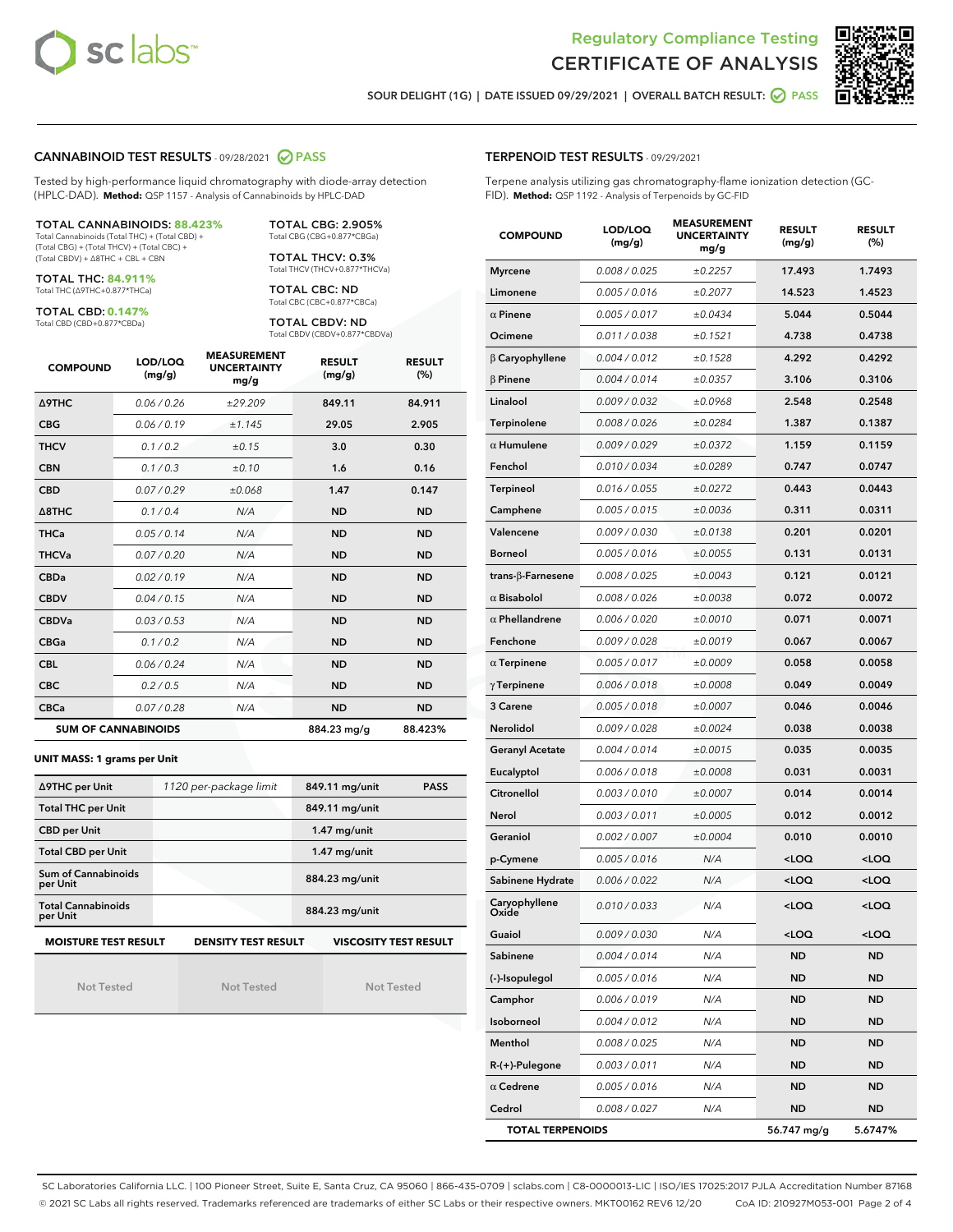



SOUR DELIGHT (1G) | DATE ISSUED 09/29/2021 | OVERALL BATCH RESULT: 2 PASS

# CATEGORY 1 PESTICIDE TEST RESULTS - 09/28/2021 2 PASS

Pesticide and plant growth regulator analysis utilizing high-performance liquid chromatography-mass spectrometry (HPLC-MS) or gas chromatography-mass spectrometry (GC-MS). \*GC-MS utilized where indicated. **Method:** QSP 1212 - Analysis of Pesticides and Mycotoxins by LC-MS or QSP 1213 - Analysis of Pesticides by GC-MS

| <b>COMPOUND</b>             | LOD/LOQ<br>$(\mu g/g)$ | <b>ACTION</b><br><b>LIMIT</b><br>$(\mu g/g)$ | <b>MEASUREMENT</b><br><b>UNCERTAINTY</b><br>µg/g | <b>RESULT</b><br>$(\mu g/g)$ | <b>RESULT</b> |
|-----------------------------|------------------------|----------------------------------------------|--------------------------------------------------|------------------------------|---------------|
| Aldicarb                    | 0.03 / 0.08            | $\geq$ LOD                                   | N/A                                              | <b>ND</b>                    | <b>PASS</b>   |
| Carbofuran                  | 0.02/0.05              | $\ge$ LOD                                    | N/A                                              | <b>ND</b>                    | <b>PASS</b>   |
| Chlordane*                  | 0.03 / 0.08            | $\ge$ LOD                                    | N/A                                              | <b>ND</b>                    | <b>PASS</b>   |
| Chlorfenapyr*               | 0.03/0.10              | $\ge$ LOD                                    | N/A                                              | <b>ND</b>                    | <b>PASS</b>   |
| Chlorpyrifos                | 0.02 / 0.06            | $\ge$ LOD                                    | N/A                                              | <b>ND</b>                    | <b>PASS</b>   |
| Coumaphos                   | 0.02 / 0.07            | $\ge$ LOD                                    | N/A                                              | <b>ND</b>                    | <b>PASS</b>   |
| Daminozide                  | 0.02 / 0.07            | $\ge$ LOD                                    | N/A                                              | <b>ND</b>                    | <b>PASS</b>   |
| <b>DDVP</b><br>(Dichlorvos) | 0.03/0.09              | $\ge$ LOD                                    | N/A                                              | <b>ND</b>                    | <b>PASS</b>   |
| Dimethoate                  | 0.03/0.08              | $\ge$ LOD                                    | N/A                                              | <b>ND</b>                    | <b>PASS</b>   |
| Ethoprop(hos)               | 0.03/0.10              | $\ge$ LOD                                    | N/A                                              | <b>ND</b>                    | <b>PASS</b>   |
| Etofenprox                  | 0.02 / 0.06            | $\ge$ LOD                                    | N/A                                              | <b>ND</b>                    | <b>PASS</b>   |
| Fenoxycarb                  | 0.03/0.08              | $\ge$ LOD                                    | N/A                                              | <b>ND</b>                    | <b>PASS</b>   |
| Fipronil                    | 0.03 / 0.08            | $\ge$ LOD                                    | N/A                                              | <b>ND</b>                    | <b>PASS</b>   |
| Imazalil                    | 0.02 / 0.06            | $\ge$ LOD                                    | N/A                                              | <b>ND</b>                    | <b>PASS</b>   |
| <b>Methiocarb</b>           | 0.02 / 0.07            | $\ge$ LOD                                    | N/A                                              | <b>ND</b>                    | <b>PASS</b>   |
| Methyl<br>parathion         | 0.03/0.10              | $\ge$ LOD                                    | N/A                                              | <b>ND</b>                    | <b>PASS</b>   |
| <b>Mevinphos</b>            | 0.03/0.09              | $\ge$ LOD                                    | N/A                                              | <b>ND</b>                    | <b>PASS</b>   |
| Paclobutrazol               | 0.02 / 0.05            | $\ge$ LOD                                    | N/A                                              | <b>ND</b>                    | <b>PASS</b>   |
| Propoxur                    | 0.03/0.09              | $\ge$ LOD                                    | N/A                                              | <b>ND</b>                    | <b>PASS</b>   |
| Spiroxamine                 | 0.03/0.08              | $\ge$ LOD                                    | N/A                                              | <b>ND</b>                    | <b>PASS</b>   |
| <b>Thiacloprid</b>          | 0.03/0.10              | $\ge$ LOD                                    | N/A                                              | <b>ND</b>                    | <b>PASS</b>   |
|                             |                        |                                              |                                                  |                              |               |

## CATEGORY 2 PESTICIDE TEST RESULTS - 09/28/2021 @ PASS

| <b>COMPOUND</b>          | LOD/LOQ<br>$(\mu g/g)$ | <b>ACTION</b><br><b>LIMIT</b><br>$(\mu g/g)$ | <b>MEASUREMENT</b><br><b>UNCERTAINTY</b><br>µg/g | <b>RESULT</b><br>$(\mu g/g)$ | <b>RESULT</b> |  |
|--------------------------|------------------------|----------------------------------------------|--------------------------------------------------|------------------------------|---------------|--|
| Abamectin                | 0.03/0.10              | 0.1                                          | N/A                                              | <b>ND</b>                    | <b>PASS</b>   |  |
| Acephate                 | 0.02/0.07              | 0.1                                          | N/A                                              | <b>ND</b>                    | <b>PASS</b>   |  |
| Acequinocyl              | 0.02/0.07              | 0.1                                          | N/A                                              | <b>ND</b>                    | <b>PASS</b>   |  |
| Acetamiprid              | 0.02/0.05              | 0.1                                          | N/A                                              | <b>ND</b>                    | <b>PASS</b>   |  |
| Azoxystrobin             | 0.02/0.07              | 0.1                                          | N/A                                              | <b>ND</b>                    | <b>PASS</b>   |  |
| <b>Bifenazate</b>        | 0.01/0.04              | 0.1                                          | N/A                                              | <b>ND</b>                    | <b>PASS</b>   |  |
| <b>Bifenthrin</b>        | 0.02/0.05              | 3                                            | N/A                                              | <b>ND</b>                    | <b>PASS</b>   |  |
| <b>Boscalid</b>          | 0.03/0.09              | 0.1                                          | N/A                                              | <b>ND</b>                    | <b>PASS</b>   |  |
| Captan                   | 0.19/0.57              | 0.7                                          | N/A                                              | <b>ND</b>                    | <b>PASS</b>   |  |
| Carbaryl                 | 0.02/0.06              | 0.5                                          | N/A                                              | <b>ND</b>                    | <b>PASS</b>   |  |
| Chlorantranilip-<br>role | 0.04/0.12              | 10                                           | N/A                                              | <b>ND</b>                    | <b>PASS</b>   |  |
| Clofentezine             | 0.03/0.09              | 0.1                                          | N/A                                              | <b>ND</b>                    | <b>PASS</b>   |  |
|                          |                        |                                              |                                                  |                              |               |  |

| <b>CATEGORY 2 PESTICIDE TEST RESULTS</b> - 09/28/2021 continued |
|-----------------------------------------------------------------|
|-----------------------------------------------------------------|

| <b>COMPOUND</b>               | LOD/LOQ<br>(µg/g) | <b>ACTION</b><br>LIMIT<br>$(\mu g/g)$ | <b>MEASUREMENT</b><br><b>UNCERTAINTY</b><br>µg/g | <b>RESULT</b><br>(µg/g) | <b>RESULT</b> |
|-------------------------------|-------------------|---------------------------------------|--------------------------------------------------|-------------------------|---------------|
| Cyfluthrin                    | 0.12 / 0.38       | 2                                     | N/A                                              | <b>ND</b>               | <b>PASS</b>   |
| Cypermethrin                  | 0.11 / 0.32       | $\mathcal{I}$                         | N/A                                              | <b>ND</b>               | <b>PASS</b>   |
| Diazinon                      | 0.02 / 0.05       | 0.1                                   | N/A                                              | <b>ND</b>               | <b>PASS</b>   |
| Dimethomorph                  | 0.03 / 0.09       | 2                                     | N/A                                              | <b>ND</b>               | <b>PASS</b>   |
| Etoxazole                     | 0.02 / 0.06       | 0.1                                   | N/A                                              | <b>ND</b>               | <b>PASS</b>   |
| Fenhexamid                    | 0.03 / 0.09       | 0.1                                   | N/A                                              | <b>ND</b>               | <b>PASS</b>   |
| Fenpyroximate                 | 0.02 / 0.06       | 0.1                                   | N/A                                              | <b>ND</b>               | <b>PASS</b>   |
| Flonicamid                    | 0.03 / 0.10       | 0.1                                   | N/A                                              | <b>ND</b>               | <b>PASS</b>   |
| Fludioxonil                   | 0.03 / 0.10       | 0.1                                   | N/A                                              | <b>ND</b>               | <b>PASS</b>   |
| Hexythiazox                   | 0.02 / 0.07       | 0.1                                   | N/A                                              | <b>ND</b>               | <b>PASS</b>   |
| Imidacloprid                  | 0.04 / 0.11       | 5                                     | N/A                                              | <b>ND</b>               | <b>PASS</b>   |
| Kresoxim-methyl               | 0.02 / 0.07       | 0.1                                   | N/A                                              | <b>ND</b>               | <b>PASS</b>   |
| Malathion                     | 0.03 / 0.09       | 0.5                                   | N/A                                              | <b>ND</b>               | <b>PASS</b>   |
| Metalaxyl                     | 0.02 / 0.07       | $\overline{c}$                        | N/A                                              | <b>ND</b>               | <b>PASS</b>   |
| Methomyl                      | 0.03 / 0.10       | $\mathcal{I}$                         | N/A                                              | <b>ND</b>               | <b>PASS</b>   |
| Myclobutanil                  | 0.03 / 0.09       | 0.1                                   | N/A                                              | <b>ND</b>               | <b>PASS</b>   |
| Naled                         | 0.02 / 0.07       | 0.1                                   | N/A                                              | <b>ND</b>               | <b>PASS</b>   |
| Oxamyl                        | 0.04 / 0.11       | 0.5                                   | N/A                                              | <b>ND</b>               | <b>PASS</b>   |
| Pentachloronitro-<br>benzene* | 0.03/0.09         | 0.1                                   | N/A                                              | <b>ND</b>               | <b>PASS</b>   |
| Permethrin                    | 0.04 / 0.12       | 0.5                                   | N/A                                              | <b>ND</b>               | <b>PASS</b>   |
| Phosmet                       | 0.03 / 0.10       | 0.1                                   | N/A                                              | <b>ND</b>               | <b>PASS</b>   |
| Piperonylbu-<br>toxide        | 0.02 / 0.07       | 3                                     | N/A                                              | <b>ND</b>               | <b>PASS</b>   |
| Prallethrin                   | 0.03 / 0.08       | 0.1                                   | N/A                                              | <b>ND</b>               | <b>PASS</b>   |
| Propiconazole                 | 0.02 / 0.07       | 0.1                                   | N/A                                              | <b>ND</b>               | <b>PASS</b>   |
| Pyrethrins                    | 0.04 / 0.12       | 0.5                                   | N/A                                              | <b>ND</b>               | <b>PASS</b>   |
| Pyridaben                     | 0.02 / 0.07       | 0.1                                   | N/A                                              | <b>ND</b>               | <b>PASS</b>   |
| Spinetoram                    | 0.02 / 0.07       | 0.1                                   | N/A                                              | <b>ND</b>               | <b>PASS</b>   |
| Spinosad                      | 0.02 / 0.07       | 0.1                                   | N/A                                              | <b>ND</b>               | <b>PASS</b>   |
| Spiromesifen                  | 0.02 / 0.05       | 0.1                                   | N/A                                              | <b>ND</b>               | <b>PASS</b>   |
| Spirotetramat                 | 0.02 / 0.06       | 0.1                                   | N/A                                              | <b>ND</b>               | <b>PASS</b>   |
| Tebuconazole                  | 0.02 / 0.07       | 0.1                                   | N/A                                              | <b>ND</b>               | <b>PASS</b>   |
| Thiamethoxam                  | 0.03 / 0.10       | 5                                     | N/A                                              | <b>ND</b>               | <b>PASS</b>   |
| Trifloxystrobin               | 0.03 / 0.08       | 0.1                                   | N/A                                              | <b>ND</b>               | <b>PASS</b>   |

SC Laboratories California LLC. | 100 Pioneer Street, Suite E, Santa Cruz, CA 95060 | 866-435-0709 | sclabs.com | C8-0000013-LIC | ISO/IES 17025:2017 PJLA Accreditation Number 87168 © 2021 SC Labs all rights reserved. Trademarks referenced are trademarks of either SC Labs or their respective owners. MKT00162 REV6 12/20 CoA ID: 210927M053-001 Page 3 of 4